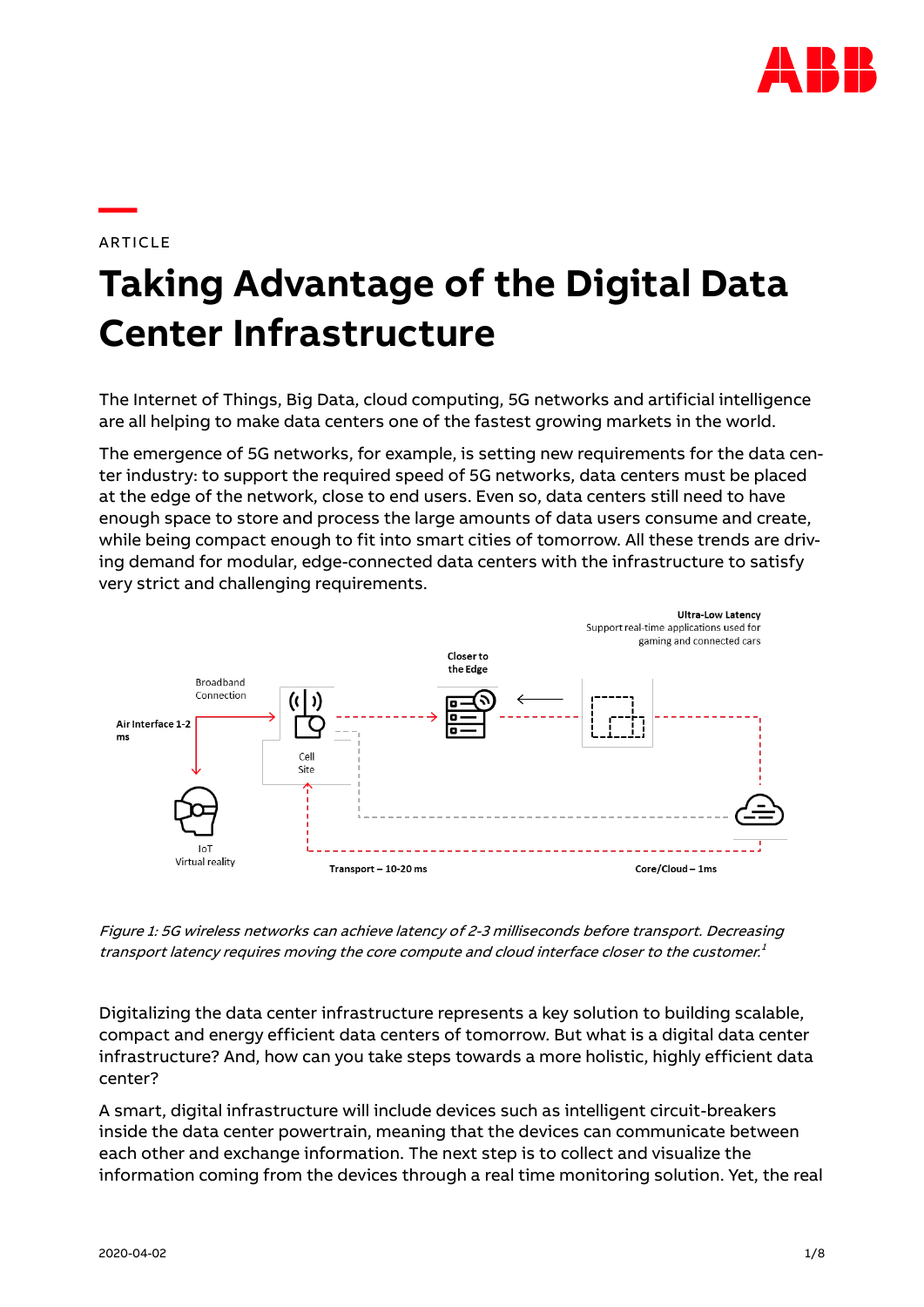power of the digital era comes from aggregating the data and turn this data into actionable insights and information to improve business operations and efficiencies. A digital system can holistically review and capture data from IT, power, cooling and building systems, eliminating the need for manual data entry when calculating utilization metrics and other KPIs.

And, in some instance, digitalization is also leading to the creation of new business models, where key decisions are taken thanks to precise and accurate information coming from digital technologies.



Figure 2. What is digitalization?

#### **Digitalization on products**

Decentralized Parallel Architecture,  $DPA^{TM}$  technology provides redundancy for the critical components avoiding single point of failures and maximizes the system resiliency when the UPS is equipped with N+1 configuration. The control and monitoring of the UPS modules and paralleled UPS frames are implemented by using redundant ring bus communication. In case a UPS frame is physically disconnected from the overall power system, then the redundant communication allows continuous monitoring. Therefore, the **continuity of service** is guaranteed without any interruption. This technology is available in the new MegaFlex UPS range, for large colocation and cloud data centers, or DPA 250 S4 for midpower applications.



Figure 3. New ABB MegaFlex UPS

Sustainable operation with reduced energy consumptions and costs should be ensured with the varying of the IT load. Digital infrastructure should be agile and adapt the power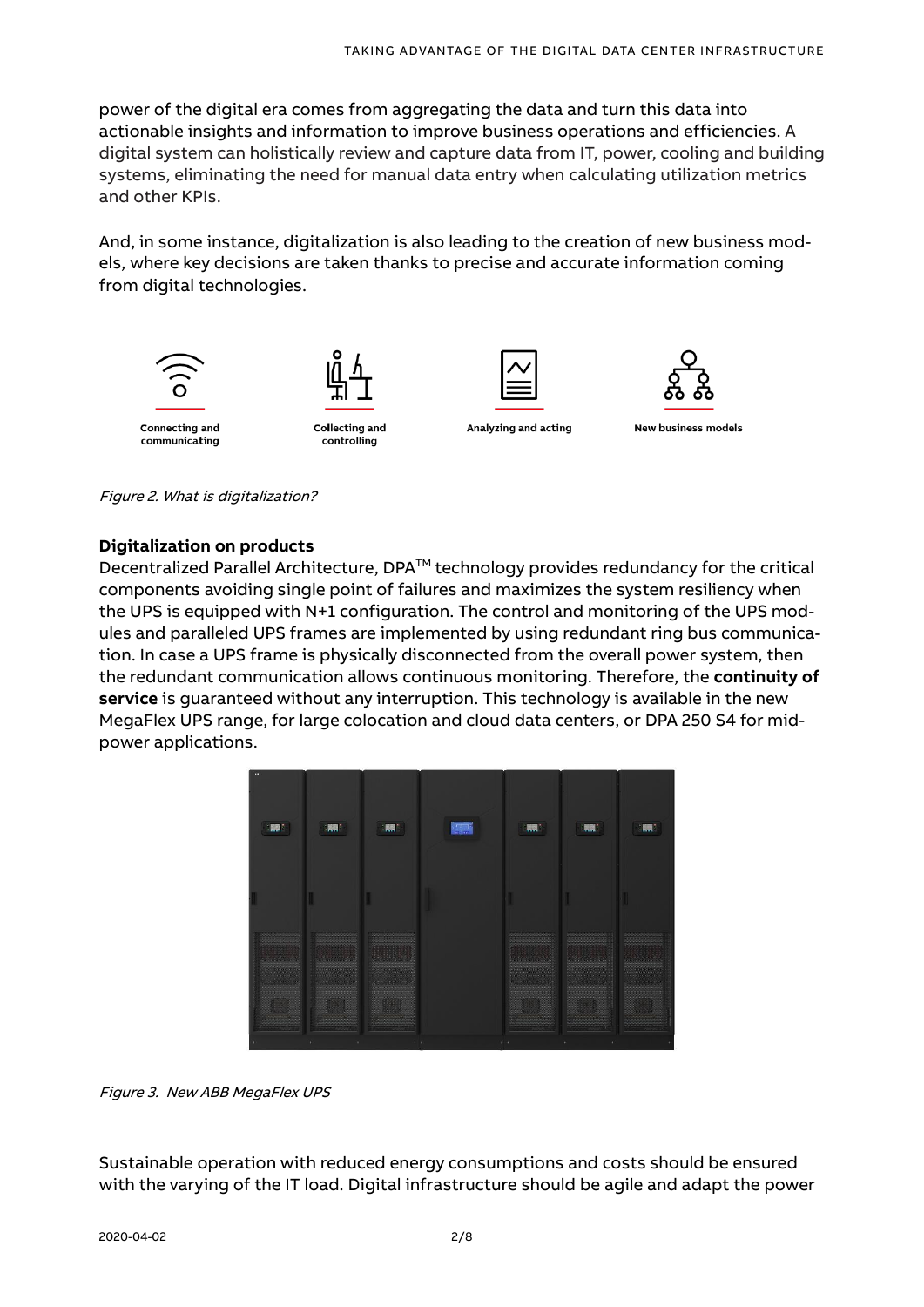consumption to the power demand. ABB modular UPS can provide the demand power without compromising the efficiency. Higher than 97% efficiency for low IT load demand is guaranteed with ABB Xtra VFI mode



Figure 4. UPS energy efficiency curve in double conversion and Xtra VFI mode

The same feature guarantees **upgradeability and safe maintenance** without any power distribution interruption, since all UPS modules are hot swappable. Finally, the compact module design provides **space savings** and ensures maximized UPS frame power capacity, including the power redundancy N+1.

By using the example of the UPS, as one of the most important and critical component within electrical distribution of a data center, it is clear how digitalization can address the four key major challenges of any next generation data center, including continuity of service, energy efficiency, space saving and scalability.



Figure 5. UPS DPA™ modularity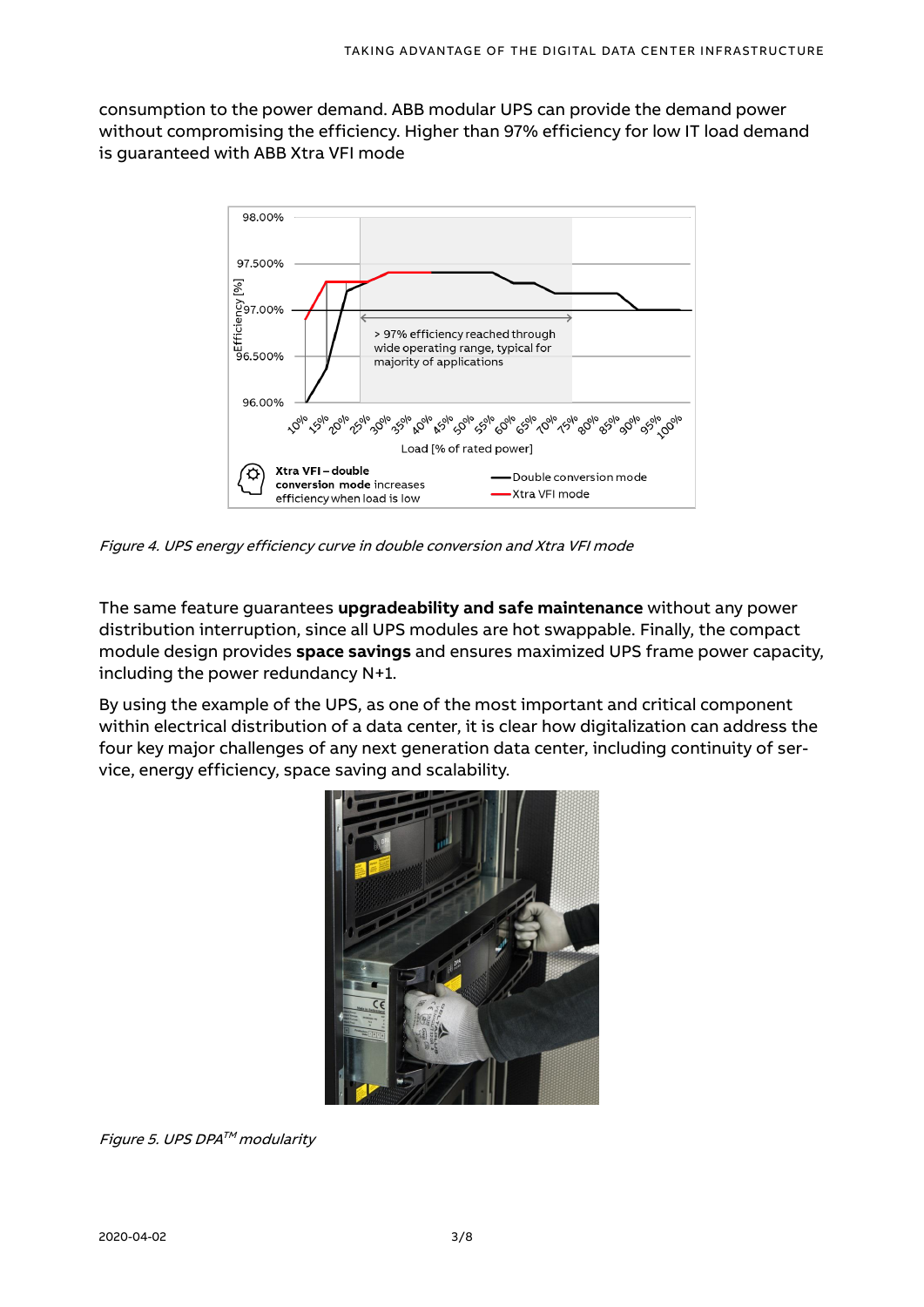The same consideration can be applied for other products within the electrical distribution powertrain from circuit-breakers to transformers, where digital features inside the products maximize their value for data center use.

## **Digitalization on the Powertrain**

The real power of digitalization comes when we connect different distribution components into a system to guarantee that every component works in synergy and that the system performance and energy efficiencies can be analyzed.

Data centers usually require very detailed information on energy distribution, with a very high level of accuracy. This is also defined in "The Green Grid Association and ASHRAE, 2014", where also the well-known metric PUE (Power Usage Effectiveness) is defined.<sup>2</sup>



Figure 6. Three levels of PUE measurements and placement of the measurement equipment<sup>2</sup>

Additionally, EN50600-2-2:2014 Standard "Information technology — Data centre facilities and infrastructures — Part 2-2: Power distribution, EN 50600-2-2 Standard, 2014" requires monitoring of energy and power with Class 1 accuracy and monitoring of Total Harmonic Distortion (THD) of voltage and current.

Thanks to ABB's latest innovations in digitalization, it is very easy to optimize energy distribution. For example, just by using low voltage protection devices it is possible to monitor all mentioned electrical parameters, with required accuracy, in one holistic view, without any additional metering device. The measured information can be easily transferred to any local monitoring system using any of the several most common industrial communication protocols, such as IEC 61850, embedded inside the devices (starting from nominal rating of 160A up to 6300A). Thanks to that, it is possible to monitor and optimize all measured parameters to maximize efficiency and reliability. Furthermore, in the event of an electrical distribution fault, the affected area can be isolated by digitally identifying the faulty area and redirecting power through unaffected MV and LV devices, using only IEC 61850 communications.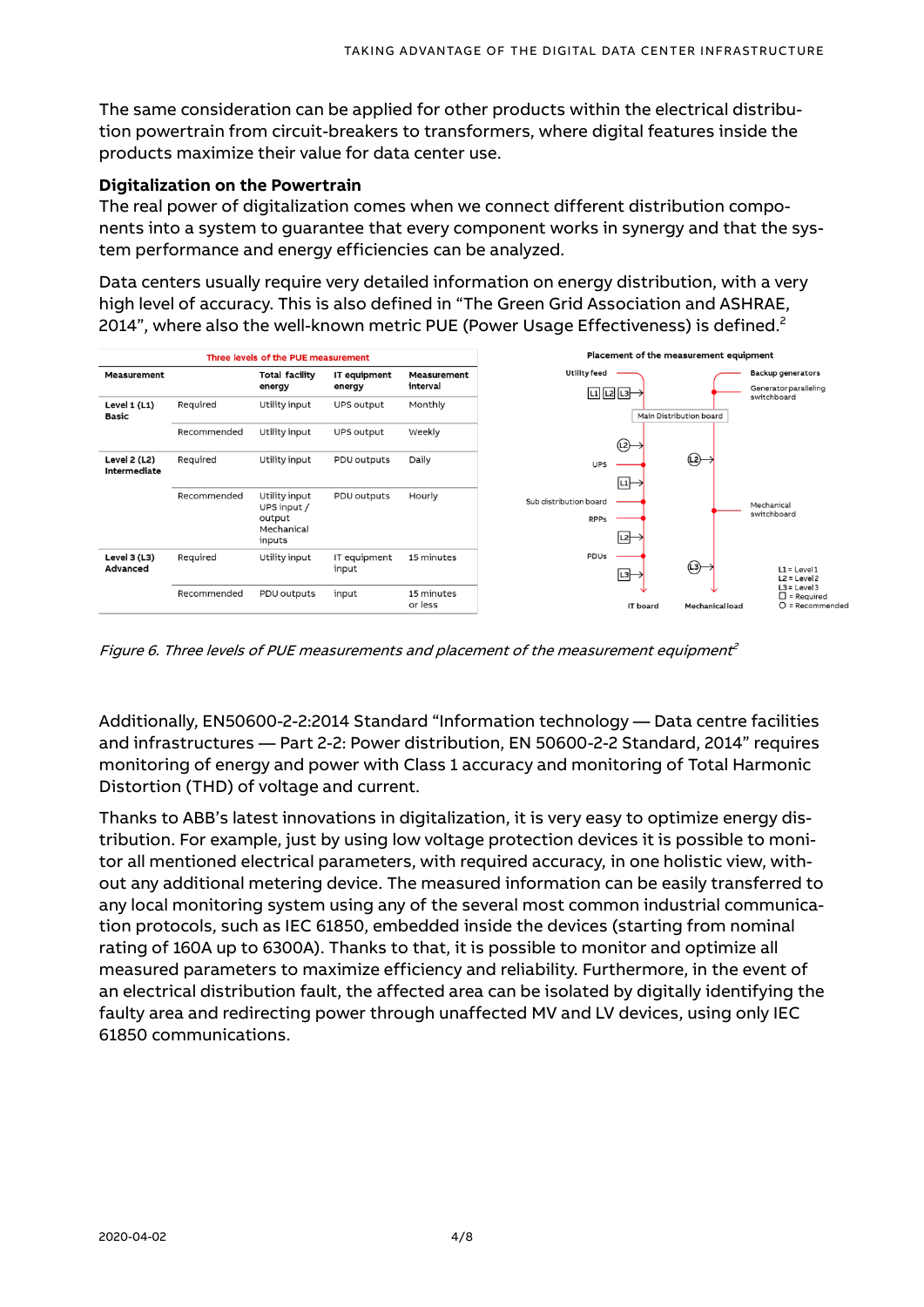

Figure 7. Simple and flexible solution for complete monitoring of a low voltage distribution in a data center

## **Digital System Monitoring**

The next step in your digital transformation journey is to ensure visibility across your data center through a digital data center monitoring system, which is usually customized to the project needs.

To satisfy needs of smaller and more standardized data centers, ABB has developed a solution: ABB Ability<sup>™</sup> Electrical Distribution Control System (EDCS) for Data Centers, a cloud-based monitoring solution which is fully tailored to the site.

Such monitoring systems will become a critical point with the advent of 5G, which will see more mid to small size compact data centers closer to the end user for faster downloads and to meet storage requirements. This will likely result in more data centers being placed inside crowded cities and it will be almost impossible to have the same physical infrastructure at each data center. Monitoring solutions, such as ABB Ability™ EDCS, offer remote access through cloud connectivity and provide a single platform with a unified, holistic view regardless of physical location, whether it's from multiple data center sites and from any mobile device.

Having a clear insight into the electrical distribution and energy consumption of each data center enables operators and data center owners to analyze where the energy is going and to act based on facts. This is the simplest way to improve **energy efficiency** of a data center and decrease PUE.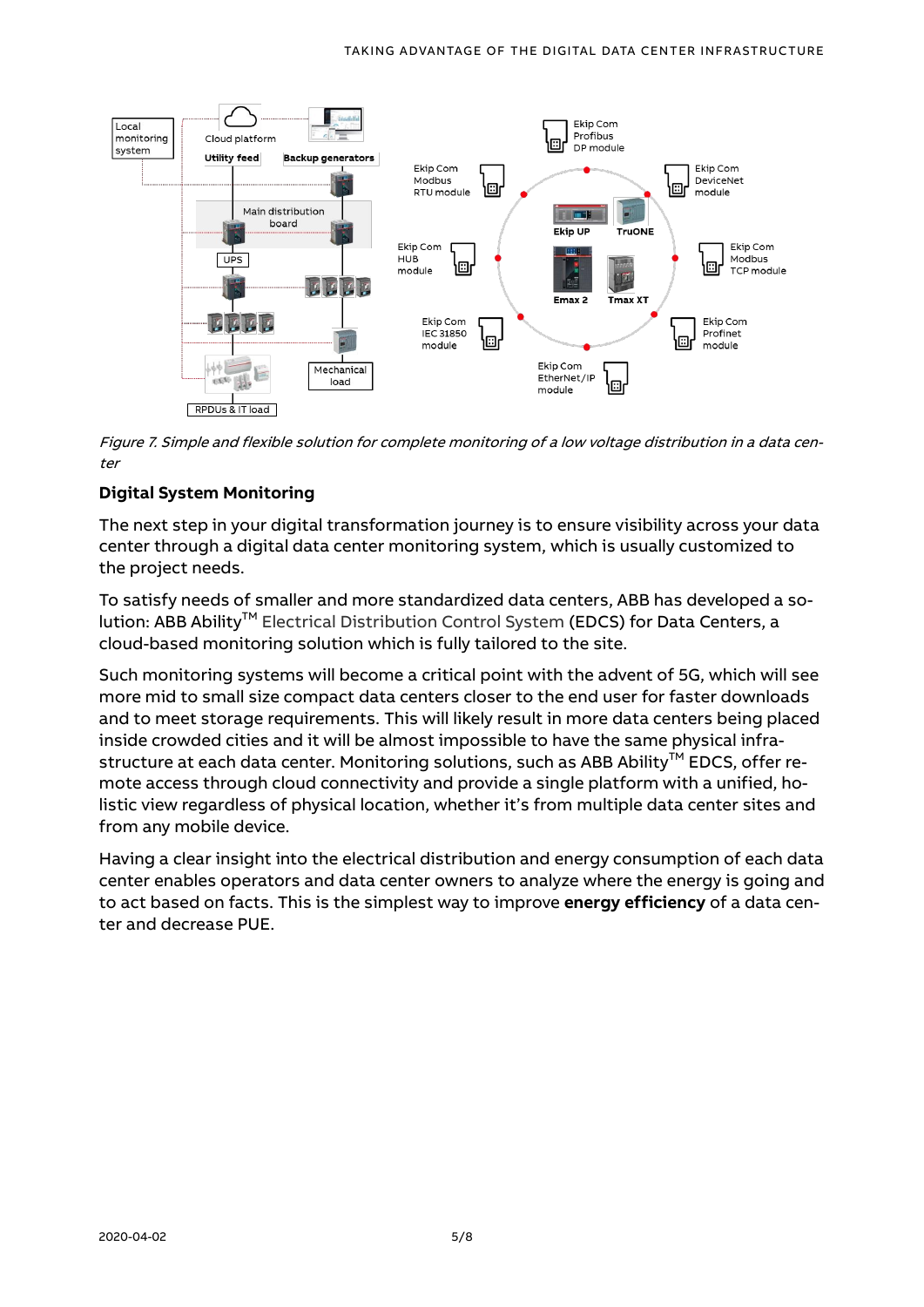

Figure 8. Simple solution for detailed monitoring of a data center cooling system

## **Digitalization and Continuity**

Having the real time monitoring of the installation with the possibility to immediately receive alerts and alarms (via SMS, email or other notifications) in case of a failure across any part of the equipment, maximizes data center reliability and guarantees **continuity of service.**

The real power of digitalization comes when we can collect all the data coming from devices and apply analytic algorithms to transfer the data into useful information.

One example of true powers of digitalization is [Predictive Maintenance](https://search-ext.abb.com/library/Download.aspx?DocumentID=1SDC200500D0202&LanguageCode=en&DocumentPartId=&Action=Launch&DocumentRevisionId=A) which is available with ABB low voltage devices and ABB Ability<sup>™</sup> EDCS cloud monitoring system. For example, Emax 2 air circuit-breaker is producing a lot of data: the number of operations, trips for overload (L - ANSI 49), short circuits (S - ANSI 51 & 50TD, I – ANSI 50), earth faults (G - ANSI 51N & 50NTD), possible errors or trip unit malfunctions and all the environmental factors (temperature, humidity, corrosion, dust level and vibrations). Now, all this information is sent to the cloud where ABB Ability $TM$  EDCS analyzes all the information coming from low voltage devices and provides a very simple and user-friendly reports, detailing:

- 1. What is the health condition of the device?
- 2. What is the health condition of the plant?
- 3. When is the next maintenance needed?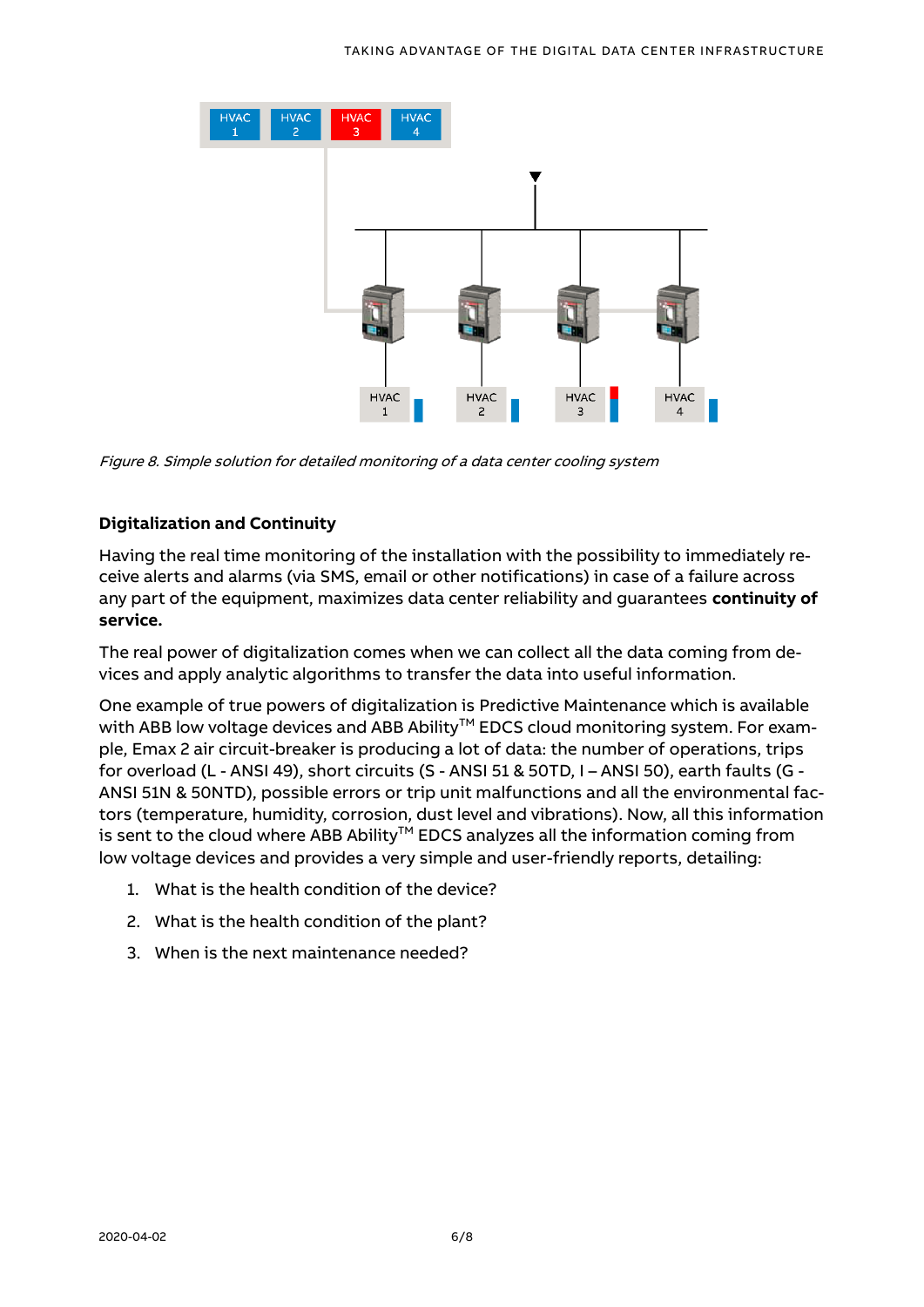

Figure 9. Cloud based predictive maintenance

## **Shaping the future**

Up to now we have analyzed how digitalization can help to improve performance of individual products and infrastructures. However, the future of digitalization comes when we enable communication and information exchange between different data center infrastructures, leveraging the on-cloud connectivity.

It is likely this will happen soon since we are already storing data across different data centers, sharing and exchanging data which has seen new IT technologies and phenomenon such as big data, machine learning and data analytics emerge, creating truly flexible digital ecosystems.